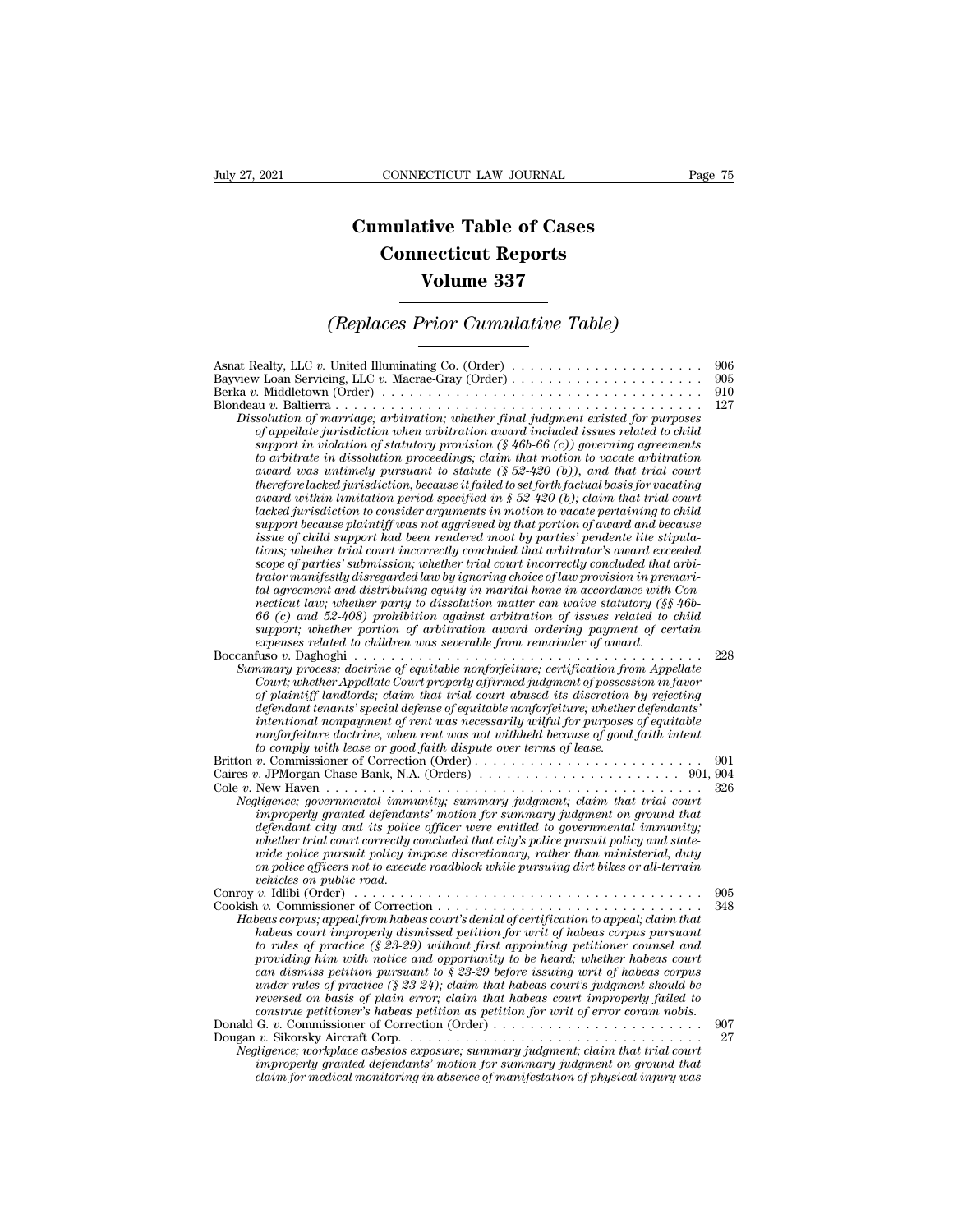| CONNECTICUT LAW JOURNAL<br>Page 76<br>July 27, 2021                                                                                                                                                                                                                                                                                                                                                                                                                                                                                                                                                                                                                                                                                                                                                                                                                                                                                                                                                            |            |
|----------------------------------------------------------------------------------------------------------------------------------------------------------------------------------------------------------------------------------------------------------------------------------------------------------------------------------------------------------------------------------------------------------------------------------------------------------------------------------------------------------------------------------------------------------------------------------------------------------------------------------------------------------------------------------------------------------------------------------------------------------------------------------------------------------------------------------------------------------------------------------------------------------------------------------------------------------------------------------------------------------------|------------|
|                                                                                                                                                                                                                                                                                                                                                                                                                                                                                                                                                                                                                                                                                                                                                                                                                                                                                                                                                                                                                |            |
| not cognizable under Connecticut law; medical monitoring, discussed; whether<br>plaintiffs had established genuine issue of material fact as to whether medical                                                                                                                                                                                                                                                                                                                                                                                                                                                                                                                                                                                                                                                                                                                                                                                                                                                |            |
| monitoring was reasonably necessary for each individual plaintiff.                                                                                                                                                                                                                                                                                                                                                                                                                                                                                                                                                                                                                                                                                                                                                                                                                                                                                                                                             | 901        |
| Wrongful death; sovereign immunity; statute of limitations; motion to dismiss for<br>lack of subject matter jurisdiction; whether action was time barred pursuant to<br>statute $(\frac{8}{4} - 160)$ (d)) that requires plaintiff who has been granted authorization<br>to sue state by Claims Commissioner to bring action within one year from date<br>that authorization was granted; claim that action was not untimely because one<br>year time limitation in § 4-160 (d) was inoperative and two year time limitation<br>in wrongful death statute (§ 52-555 (a)) controlled plaintiff's wrongful death<br>claim.                                                                                                                                                                                                                                                                                                                                                                                       | 291        |
|                                                                                                                                                                                                                                                                                                                                                                                                                                                                                                                                                                                                                                                                                                                                                                                                                                                                                                                                                                                                                | 907        |
|                                                                                                                                                                                                                                                                                                                                                                                                                                                                                                                                                                                                                                                                                                                                                                                                                                                                                                                                                                                                                | 909        |
| In re Kiara Liz V. (Order). $\dots \dots \dots \dots \dots \dots \dots \dots \dots \dots \dots \dots \dots \dots \dots \dots$                                                                                                                                                                                                                                                                                                                                                                                                                                                                                                                                                                                                                                                                                                                                                                                                                                                                                  | 904<br>909 |
|                                                                                                                                                                                                                                                                                                                                                                                                                                                                                                                                                                                                                                                                                                                                                                                                                                                                                                                                                                                                                | 902        |
|                                                                                                                                                                                                                                                                                                                                                                                                                                                                                                                                                                                                                                                                                                                                                                                                                                                                                                                                                                                                                | 908        |
| Action seeking to recover proceeds allegedly due under commercial general liability<br><i>insurance policy issued by defendant insurer; summary judgment; whether</i><br>defendant had duty to defend in action brought by plaintiff against insured and<br>alleging property damage resulting from collapse of house that had been lifted<br>off foundation; whether trial court improperly granted defendant's motion for<br>summary judgment; whether there existed possibility that plaintiff's complaint<br>in action against insured alleged liability for property damage that was not<br>excluded under insurance policy; whether trial court incorrectly determined that<br>certain exclusions in insurance policy relieved defendant of its duty to defend.                                                                                                                                                                                                                                          | 1          |
|                                                                                                                                                                                                                                                                                                                                                                                                                                                                                                                                                                                                                                                                                                                                                                                                                                                                                                                                                                                                                | 910        |
| Strict foreclosure; summary judgment; whether trial court correctly concluded that,<br>under 2007 public act (P.A. 07-196, $\S 4$ (b) (3)), liens that defendant company<br>had acquired from special taxing district were subordinate to those of plaintiff<br>town and fire district.                                                                                                                                                                                                                                                                                                                                                                                                                                                                                                                                                                                                                                                                                                                        | 903<br>75  |
| Rice v. Commissioner of Correction (Order) $\dots \dots \dots \dots \dots \dots \dots \dots \dots \dots$                                                                                                                                                                                                                                                                                                                                                                                                                                                                                                                                                                                                                                                                                                                                                                                                                                                                                                       | 906        |
| Robinson v. Commissioner of Correction (Order) $\dots \dots \dots \dots \dots \dots \dots \dots$<br>Class action; motion for class certification; interlocutory appeal pursuant to statute<br>$(\S 52-265a)$ involving matter of substantial public interest; standards that govern<br>trial court's class certification decision, discussed; whether trial court should<br>have inquired into merits of plaintiff's legal theory in determining whether<br>prerequisites to class action set forth in applicable rules of practice ( $\S$ § 9-7 and<br>9-8) were satisfied; whether trial court abused its discretion in concluding that<br>commonality, typicality, and adequacy of representation requirements for class<br>certification had been satisfied; whether trial court abused its discretion in<br>concluding that common issues of law and fact predominated and that class<br>action was superior to other methods of adjudication; claim that trial court<br><i>improperly defined class.</i> | 903<br>248 |
|                                                                                                                                                                                                                                                                                                                                                                                                                                                                                                                                                                                                                                                                                                                                                                                                                                                                                                                                                                                                                | 908<br>312 |
| Murder; attempt to commit murder; assault first degree; claim that trial court abused<br>its discretion in admitting into evidence certain photographs depicting bloody<br>interior of car used by victims to flee shooting; whether photographs were relevant<br>to crimes with which defendant was charged; whether probative value of photo-<br>graphs outweighed their prejudicial effect.                                                                                                                                                                                                                                                                                                                                                                                                                                                                                                                                                                                                                 |            |
|                                                                                                                                                                                                                                                                                                                                                                                                                                                                                                                                                                                                                                                                                                                                                                                                                                                                                                                                                                                                                | 902        |
| Violation of standing criminal protective order: threatening second degree: double<br>jeopardy; certification from Appellate Court; claim that defendant's conviction of<br>two counts of violating standing criminal protective order violated constitutional<br>prohibition against double jeopardy; whether legislature intended to punish indi-<br>vidual acts separately or to punish course of action that they constitute under                                                                                                                                                                                                                                                                                                                                                                                                                                                                                                                                                                         | 910<br>92  |